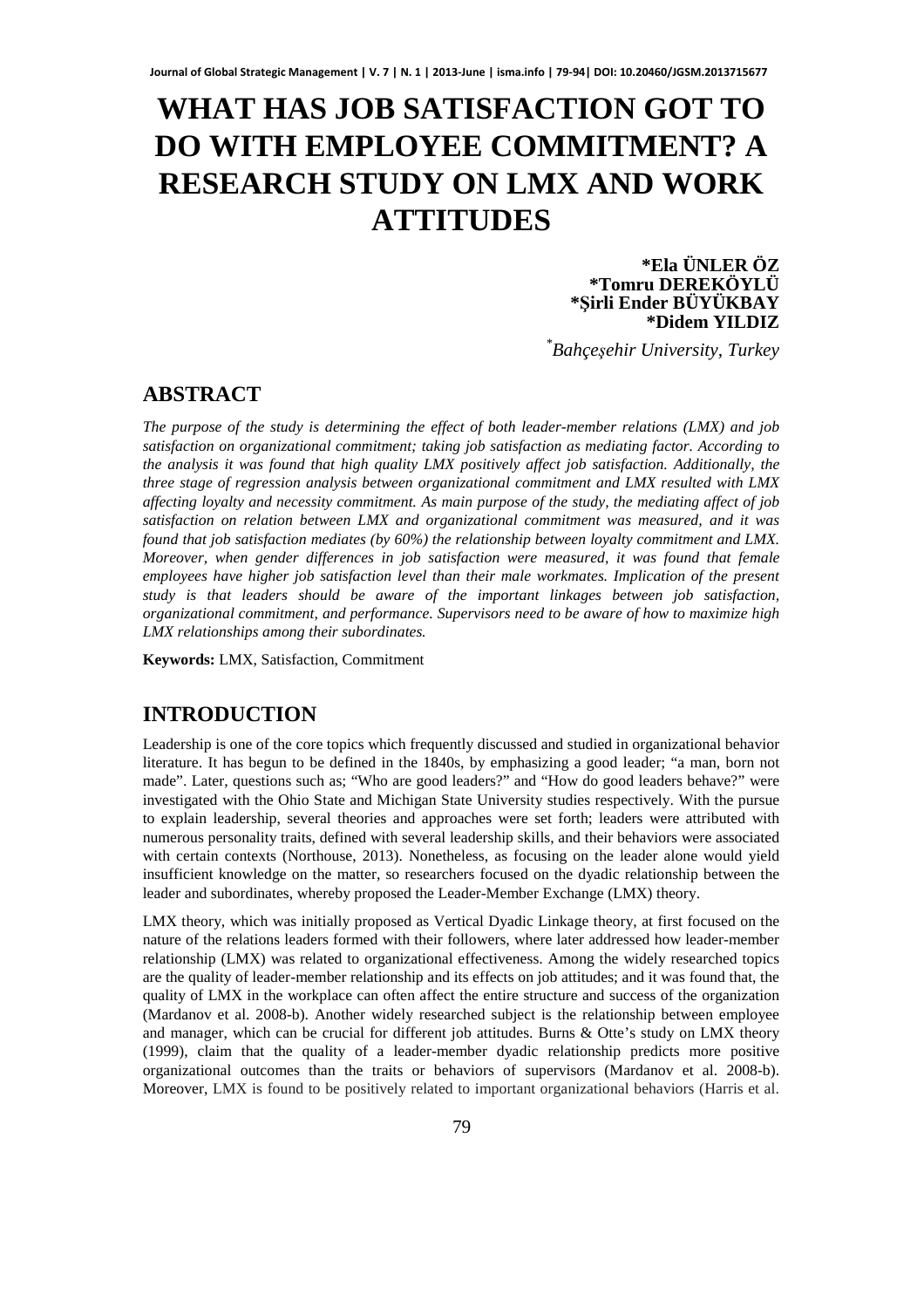2009); in the sense that positive conceptions and evaluations of followers were predicted to associate with a higher quality of LMX with their subordinates, leading to increased organizational citizenship behaviors, increased organizational commitment, increased job satisfaction, and higher performance of followers (Duong 2011).

In the current study we focused on the effect of leader member relation (LMX) on job satisfaction and organizational commitment. Our purpose was to investigate the relationship between LMX and work outcomes, where job satisfaction is analyzed as mediator; and organizational commitment is analyzed as dependent variable. Past research show the positive relation between LMX and job satisfaction, as well as the impact of LMX on organizational commitment. However, in the present research we wished to understand whether LMX has any affect on organizational commitment through the mediation of job satisfaction. In other words, we aimed at determining the level of impact of job satisfaction on the level of commitment of employees who experienced high quality of LMX. In search of this, we administered our survey to employees working in the service and production industries in Istanbul, Turkey.

In the following sections, literature on leader-member exchange (LMX) theory is provided, explaining its relation with various leadership approaches, transactional, transformational, servant and paternalistic leadership, and connecting it with the work attitudes, job satisfaction and organizational commitment; our research model and the hypotheses are introduced; where finally results and future research implications are discussed.

# **LITERATURE REVIEW AND HYPOTHESES**

### Leader Member Exchange (LMX)

Leader-Member Exchange (LMX) theory is grounded on the basis of the interaction and quality of relationship between leader and subordinate. Its initial form is known as the Vertical Dyad Linkage (VDL) theory, suggesting that there is a dyadic relationship between leaders and their followers, during the leadership process. The theory focuses on the nature of the vertical linkages leaders create with each of their followers and their relationship to the work unit. It has developed against the arguments of the early leadership theories -leaders engage in single style of leadership with all subordinates (Danserau et al., 1975; Graen & Cashman, 1975; Dunegan, 2003; in Kim et al., 2010); whereas it argues that leaders, consciously or unconsciously, demonstrate different behaviors toward different members of their work groups (Graen et al., 1972; Orris & Johnson, 1973; in van Breukelen et al., 2006). While they establish a high-quality relationship through building a sense of mutual trust, respect and loyalty with some followers (in-group), their interactions with other followers is limited within the formal contacts (out-group).

In the early 1980s, the VDL 'in-group – out-group approach' has become as the Leader-Member Exchange (LMX) theory. Until then, defining a leader has been based upon the role and behavior of leaders, either from the leaders 'point of view –as in trait approach, skills approach, style approach; or through the subordinates' and context point of view –as in situational leadership theory, contingency leadership theory, and path-goal theory. However, distinct from above theories, LMX emphasizes the quality level of interaction between leader and members and proposes that both contribute to the exchange in developing a high-quality working relationship. In that sense, LMX can be considered as a *process* approach; since the leader and subordinates are the active participants of the process, while it can as well be characterized as a *transactional* approach (van Breukelen et al., 2006).

In fact, the differentiated relationships between leader and followers emerge based on how well team members work with the leader and how well the leader works with them. A leader's relationship varies from one subordinate to another, based on the level of involvement of subordinates in expanding their role responsibilities with their leader (Berneth et al., 2007). Thus, a high quality of leader-member relationship is developed with some subordinates, while a low quality of leadermember relationship is created with other (O'Donnel et al., 2012). As what Dansenrau, (1975) and Graen (1976) posited –that most leaders develop such 'high-quality' exchange relationship with few subordinates (van Breukelen et al., 2006), may be characterized as discrimination between subordinates (Dansenrau, 1995; in van Breukelen et al., 2006), forming the 'in-group' versus the 'out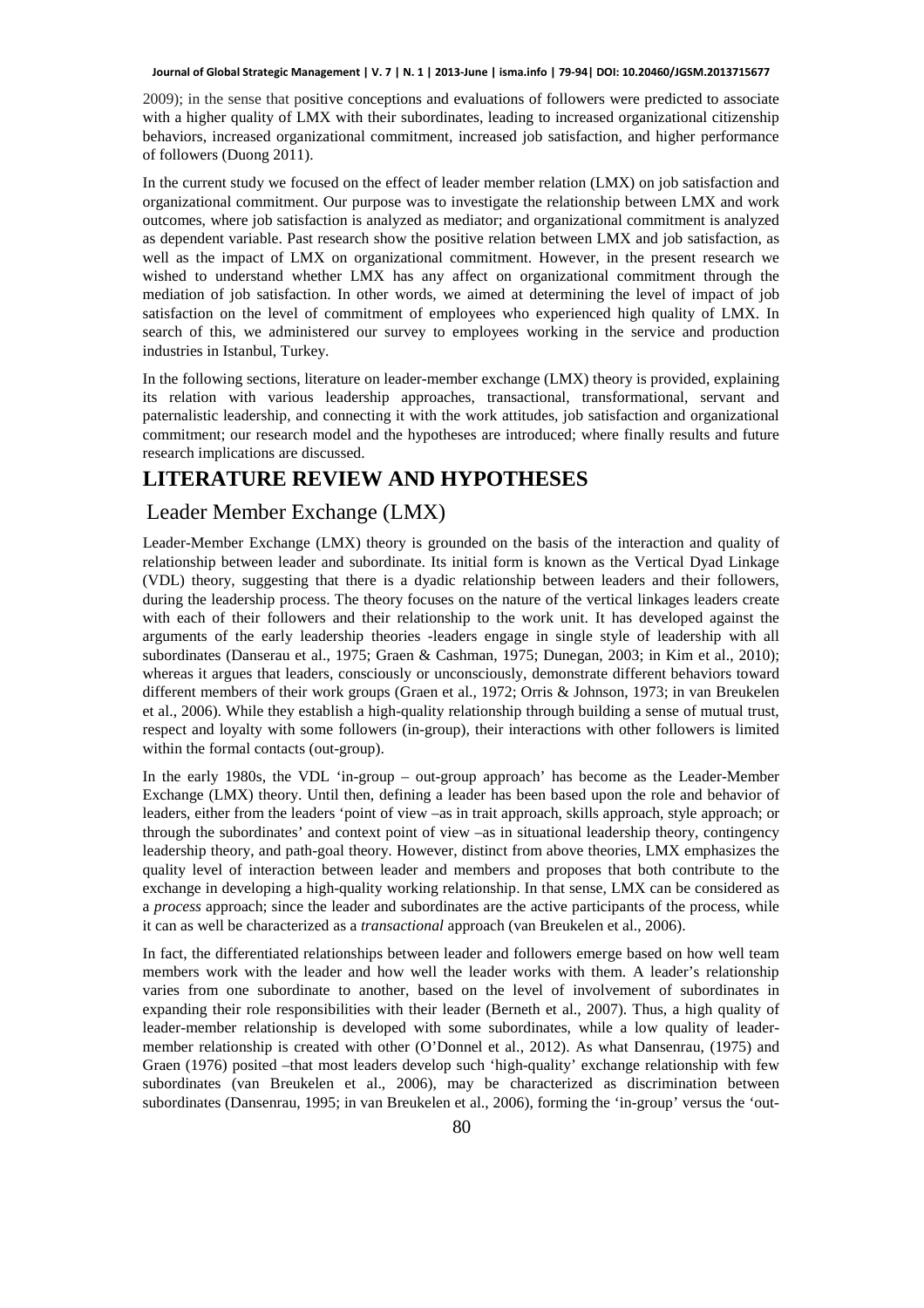group' members (Graen & Cashman, 1975; in Northouse, 2013); or 'trusted assistants' versus 'hired hands' (Zalensky & Graen, 1987; in Kim et al., 2010); or employees with 'high-quality versus 'lowquality' LMX (Graen & Uhl-Bien, 1987; in Kim et al., 2010). The 'in-group' consists of highly valued employees with whom the leader forms a high quality of relationship, intensive communication and coordination that is based on expanded and negotiated role of responsibilities, that are extra working hours and task completion beyond job roles. Members of the 'in-group' are observed to be willing to do more work for the group or the leader, in return receive more information, influence, confidence and concern from their leaders. Employees who perceive higher quality LMX relationship with their leader feel obliged to work harder, hence leading to desired organizational outcomes (Kim et al., 2010). While they do extra effort for the leader, the leader does similar for them; provides better work-related benefits, sources of information. In contrast, those who are less willing to take on new and different job responsibilities, become part of the 'out-group', who usually come to work, do their job and go home. They have superficial and less compatible contact with the leader (van Breukelen et al., 2006), based on formal employment contract and defined roles.

Of course, although its distinctive nature, LMX bears similarities and differences with some leadership types. Hence, for better conceptualization, in the following section, we briefly analyzed leadership styles that may be associated with the Leader-Member Exchange Theory.

### LMX vs. Transactional Leadership

LMX theory may have similarities with transactional leadership. Transactional Leadership model was defined by Bass (1985), as a process of exchange based upon subordination to the leader. According to Burns (1978), transactional leadership was based on an exchange process between leaders and subordinates and rewards were administered to employees in accordance to acceptable levels of displayed effort and performance. The followers comply the requests of their leader, due to their formal obligation and the economic rewards the leader controls. Transactional leadership is based more upon the fundamental ideas of managerialship and behavior modification (Skinner, 1953).

Furthermore, transactional approach may be characterized as LMX, since both the leader and the followers are seen as active participants (Hollander, 1980). Yukl mentioned that the LMX model is a transactional approach, arguing that it "describes how leaders use their position power [organizational resources] to develop different exchange relationships with different subordinates" (Yukl, 1989: 40)

Eagle and Lord (1997) supported that the quality of LMX was higher if there was a match between leaders' and subordinates' styles of implicit leadership. At the lowest level of LMX quality, leaders are transactional (Kuhnert & Lewis, 1987), where leadership is associated with lower quality exchange (Graen and Uhl-Bien 1995). According to leader's level of engagement with followers and activity level, Bass (1985) differentiated two types of transactional leadership—*contingent reward* and *management-by-exception*. Howell and Hall- Merenda (1999) reported positive correlations of LMX with contingent reward leadership but not with management by exception; because the former attends less to the relational aspects of leadership and more to defining the task and level of performance expected from followers (Howell& Hall-Merenda; 1999).

LMX is both transactional and transformational because it begins as a transactional social exchange and may evolve into a transformational social exchange (Graen and Uhl-Bien; 1995).

### LMX vs. Transformational Leadership

Transformational leadership is positively related to the amount of effort followers are willing to exert, satisfaction with the leader, ratings of job performance, and perceived effectiveness (Bass, 1998). It has four key dimensions, - known as the "four I's"; (1) idealized influence or charisma, (2) inspirational motivation, (3) intellectual motivation, and (4) individualized consideration (Felfe et al., 2004; Judge and Piccolo, 2004; Purvanova and Bono, 2009; McLaurin and Al Amri, 2008). Transformational leaders communicate a compelling vision of the future (idealized charisma); provide symbols and emotional appeals to increase awareness of mutual goals (inspirational motivation); encourage followers to question traditional ways of doing things (intellectual stimulation); and treat followers differently but equitably on a one-to-one basis (individualized consideration); (Bass &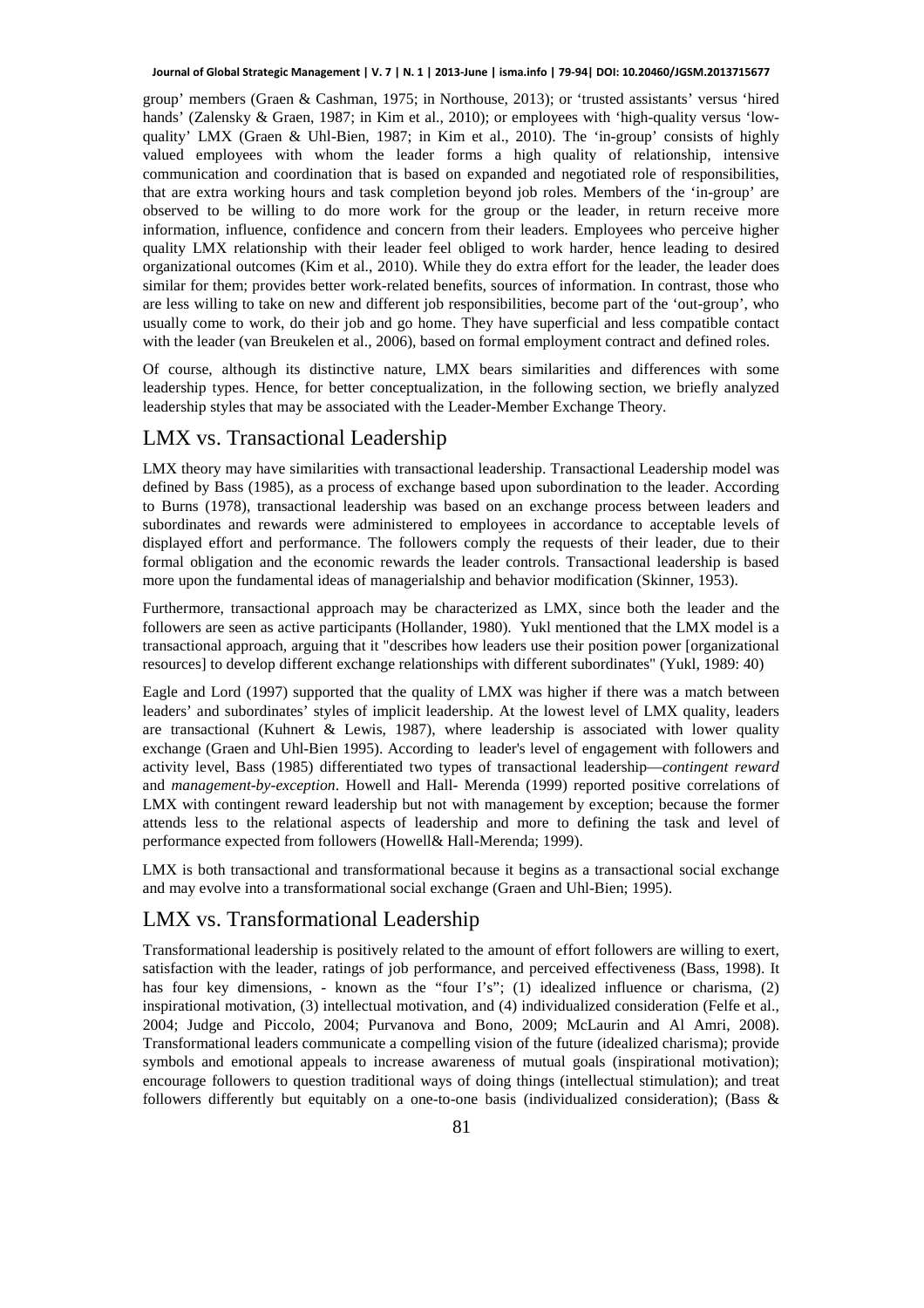Avolio, 1993). Research show that quality of leader–follower relationships is positively related to transformational leadership.

Gerstner and Day (1997) argued that transformational leadership seems conceptually similar to the process of developing a unique exchange relationship that is central to LMX and high quality exchanges are transformational in nature for both leader and follower (Gerstner and Day, 1994 and Graen and Uhl-Bien, 1995). LMX has been found to be positively related to transformational leadership (Deluga, 1992). It is an observed research that transformational leaders can create exchange and act as mentors to develop the potential strengths of the subordinates. Additionally, older members may prevent other members to enter into the 'in-group' membership. However this perspective may not be the main concept of transformational leadership, as the leader pays individual attention to every follower and values each's contribution, no matter which group they belong to -'in group' or 'out group'; and lastly, the leader wants to increase the number of dependent and highly involved followers. This leadership type has the goal to encourage followers to transcend their own self-interests and move beyond simple leader-member transactions, for the good of the group or organization (Burns, 1978; Bass, 1985). This way, it may make the 'out-group' members attracted and have them enjoy closer proximity to the leader. All these are likely to result in an enhanced quality of LMX (Shiva & Suar; 2011). The leader's effectiveness is often measured by the ability to develop human and social capital among followers. Both LMX and transformational leadership have this common goal. In other words, transformational leaders help followers reframe what the future might be, encourage them to explore alternative possibilities, and coach them to fully develop their potentials. Furthermore, LMX and transformational leadership share two important characteristics: motivation of subordinates and enhanced performance (Judge and Piccolo, 2004; Felfe, Tartler, and Liepmann, 2004; Purvanova and Bono, 2009; Yukl, 1998). Based on research observation, transformational leadership produce significantly higher follower performance in close versus distant situations, whereas LMX produce high follower performance irrespective of physical distance between leaders and followers (Howell & Hall-Merenda, 1999).

Deluga noted that "transformational leaders may foster the formation of high quality relationships and create a sense of a common fate with individual subordinates; while in a social exchange process, subordinates strengthen and encourage the leader" (1992: 245). Studies have linked transformational leadership to high levels of efforts that the members put (Seltzer and Bass 1990), trust in the leader (Bass 1990), and the followers' respect for the leadership (Conger et al. 2000).

Many authors have highlighted the similarities between the constructs of LMX and transformational leadership (Gerstner & Day, 1997). However, some researchers have argued that LMX is distinct from transformational leadership; in the fusion of goals of leader and follower. Burns (1978) considered the fusion of goals between leader and follower to be an essential component of transformational leadership. LMX on the other hand, even when it is a high quality exchange relationship or has reached the final stage of mature relationship, does not address the question of changing the goals or value systems of followers (Kristhan, 2005). Another difference is; while transformational leaders persuade individuals to suspend personal interests for the sake of collective and to equate their own success with their contribution to organizational effectiveness (Bass, 1985), LMX is more focused on individual outcomes, such as personal growth and career development (Scandura & Schriesheim, 1994). It is likely that LMX is more beneficial for employee career related outcomes and well-being, while transformational leaders are more engaged in building collective effectiveness (Bryman, Collinson, Grint, Uhl-Bien and Jackson, 2011).

Also Howell and Hall-Merenda (1999) found LMX to be more strongly related to individual performance than transformational leadership. Piccolo and Colquitt (2006) made a study of 217 individuals from a broad cross-section of job types, and found that compared to transformational leadership, LMX is more proximal to individual attitudes and behaviors across organizations in a wide variety of industries.

While the focus of LMX theory is on relationships and outcomes (Greguras and Ford, 2006), focused on increasing one's own advantages over others, transformational leadership emphasizes the vision,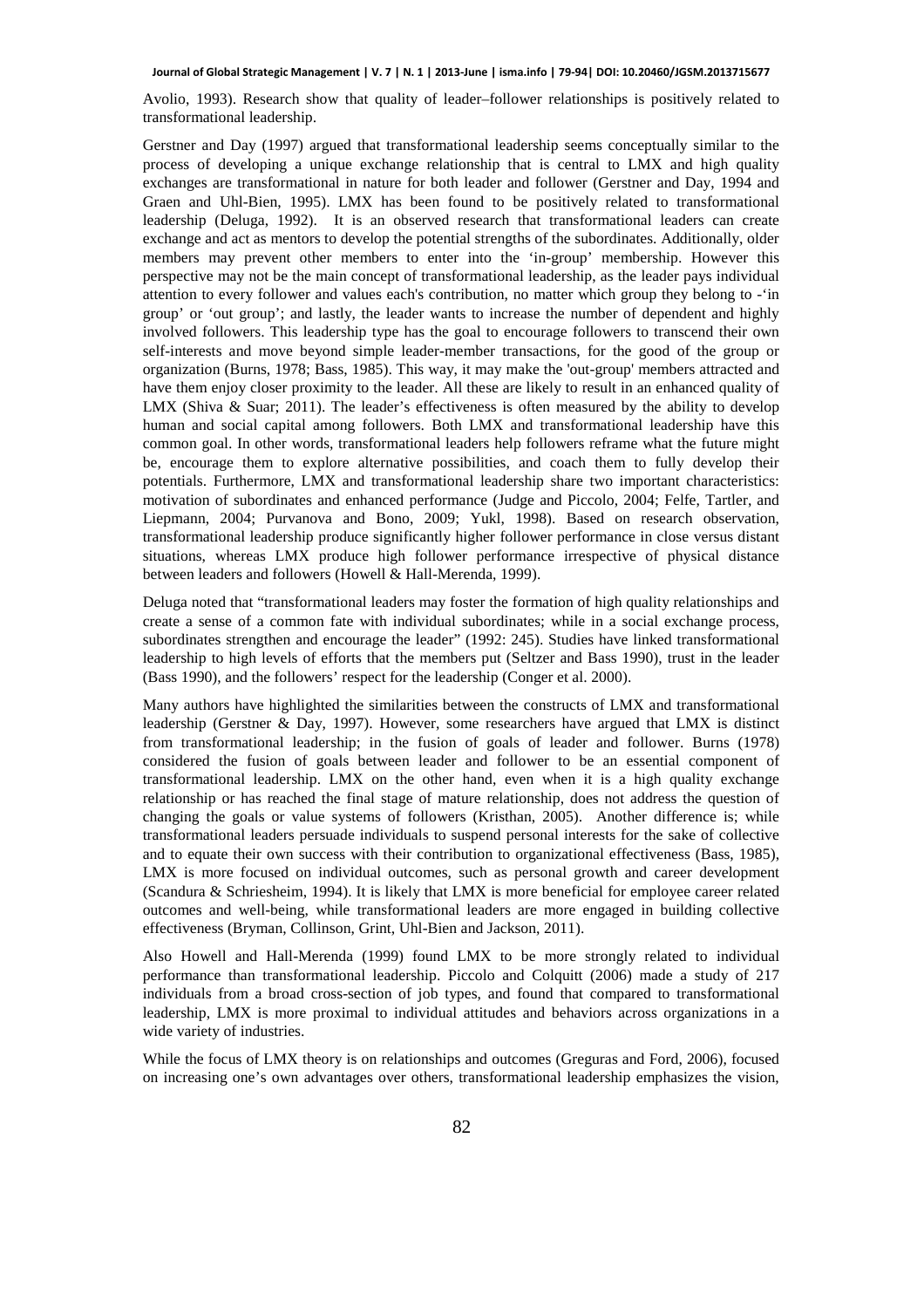ideals, values of the leader (McLaurin and Al Amri, 2008) and mainly focused on communicating a higher vision to employees.

### LMX vs. Servant Leadership

Leaders can play a critical role in helping employees to realize their potential (Liden, Wayne, & Sparrowe, 2000). Servant leadership, first theorized four decades ago (Greenleaf, 1970), was described as a leadership philosophy that values service to others over self-interests, developing employees to their fullest potential in the areas of task effectiveness, community stewardship, selfmotivation, and future leadership capabilities. Servant leadership differs from traditional approaches to leadership, that it stresses personal integrity and focuses on forming strong long-term relationships with employees. Servant leaders place the needs of their subordinates before their own needs and center their efforts on helping subordinates grow to reach their maximum potential and achieve optimal organizational and career success (Greenleaf, 1977). This leadership approach may be considered as one of the most closely tied leadership type, -after transformational leadership, to leader–member exchange (LMX) theory. It is observed that in servant leadership theory, the social exchange is described by high-quality relationship, which defines the most effective relation between the leader and follower. Despite the overlap between servant leadership and LMX, LMX theory is silent with respect to the provision of personal healing, the development of followers into servant leaders, and the encouragement of service to the community. A study done by Barbuto & Hayden (2011), servant leadership dimensions were tested for relationship to LMX quality, and they found that the measure of servant leadership style is strongly related to improved quality of leader-member exchanges. Moreover, servant leadership was found to be a strong predictor of leader-member exchange quality. Especially the five sub-scales – *altruistic calling, emotional healing, wisdom, persuasive mapping, and organizational stewardship* are positively related to Leader-Member Exchange Theory.

### LMX vs. Paternalistic Leadership

Paternalism indicates that managers take a personal interest in the epmloyees' off-the-job lives and attempt to promote their personal welfare while offering career-related support (Gelfand, Erez, & Aycan, 2007).

According to LMX theory, effective leadership occurs when leaders and followers maintain a highquality relationship characterized by mutual trust, respect, and obligation (Graen & Uhl-Bien, 1995). The leader's emotional support and shared values make subordinate strong in the organization (Sparrowe & Liden, 1997). In high LMX relations, leaders count on their followers to provide them with assistance and reciprocally followers rely on their leaders for support and career investment (Graen & Uhl-Bien, 1995). According to Pellegrini and Scandura (2006), high- quality LMX relationships may also positively influence the protection and care provided in paternalistic leadership.

The studies show that there are some differences between paternalistic leadership and LMX. Pellegrini, Scandura and Jayaraman (2010) stated that LMX is focused on employee's career development, whereas paternalism is focused on the employee's overall welfare both in work and offthe-job domains. In other words, the main idea of paternalism is longer commitment to the relationship. On the other hand, LMX relations involve an economic component (Liden, Sparrowe, & Wayne, 1997), whereas in paternalistic leadership the relationship is based on personal commitment that is driven by obligation and loyalty that goes beyond work transactions. Pellegrini, Scandura and Jayaraman (2010) states that paternalism is somehow "relationships as interpersonal attachment", that primarily involves social transactions.

In paternalistic leadership, decision-making is directive rather than empowering (Uhl-Bien & Maslyn, 2005) but LMX employs participative management, such as empowerment and delegation to advance the decision-making skills of the subordinate (Schriesheim, Neider, & Scandura, 1998).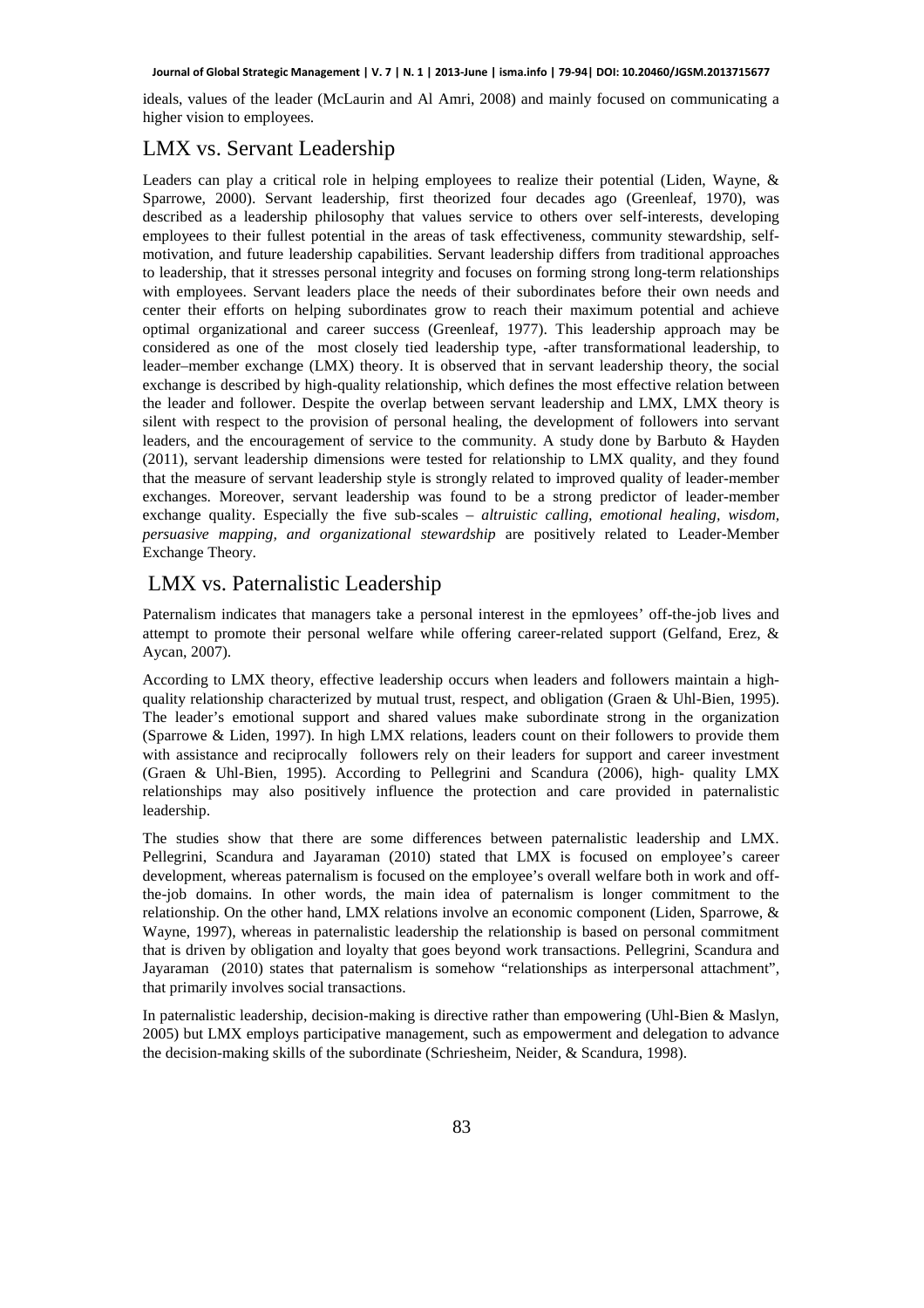## **LMX and its Relationship with Work Attitudes**

### LMX and Job Satisfaction

Job satisfaction is one of the main measures for job attitude and it was widely researched in the organizational behavior area. Organ & Konovsky (1989) claimed that job satisfaction may be treated as positive emotional state reflecting an effective response to a job situation. Satisfaction at job does not mean absence of dissatisfaction, but employee's attitude towards work (Duong 2012). Pool (1997) claimed that job satisfaction is an attitude which individuals form and maintain about a job, and this attitude is developed from their perceptions of the job (Mardanov et al. 2008-a).

There are several researches to explain job satisfaction and LMX relationship and it is assumed that job satisfaction has the highest correlation with high quality leader member relationship compared to other work attitudes. Li et al. (2010), for example, found a positive relationship between LMX and job satisfaction. Harris et al (2009) made research based on self-rated outcomes of job satisfaction and his findings show that LMX was positively and significantly related to job satisfaction and negatively related to turnover intentions. Gerstner & Day's (1997) meta-analytic findings showed that quality of LMX relationship positively relates to employee task and contextual performance, job satisfaction, and employee turnover intentions (Harris et al. 2009). Fisk and Friesen (2012) found that LMX quality have a direct positive impact on employees' levels of job satisfaction. A strong relationship between a supervisor and employee will create a higher level of member satisfaction with supervision (Mardanov et al. 2008-b). There are also several researches that claim LMX is a strong predictor of job satisfaction (Major et. al 1995, Martin 2005, Volmer 2011; in Volmer 2011). Erdogan and Enders (2007) contended that employees with high quality leader-member relations were more satisfied, while those with low quality relations were least satisfied with their jobs when their supervisor had high perceived organizational support (Liao et al. 2009). In Pellegrini & Scandura's (2006) study, within a Turkish sample, LMX and job satisfaction were significantly associated (Schroeder 2011). The dyadic relationship between supervisor and employees affect employee job outcomes such as job satisfaction (Aycan, 2006; Pellegrini & Scandura, 2008; in Schroeder 2011).

Members with high-quality of LMX feel privileged and superior, compared to fellow group members who have not been selected as in-group members, and consequently their job satisfaction is increased (Volmer et al. 2011). Prior studies have shown that in a high quality leader-member relation, leaders provide both intangible and tangible resources to members, which leads to higher job satisfaction (Gerstner and Day 1997; Robbins 2003; Aryee and Zhen 2006; Erdogan and Enders 2007; in Liao et. al. 2009). The LMX theory stipulates that the in-group typically receives preferential treatment, with higher discretion and autonomy at work, coupled with more challenging and important responsibilities. Given this condition, subordinates in the in-group experience higher levels of job satisfaction due to the preferential treatment that they receive as compared to their counterparts in the out-group (O'Connor & Srinivasan 2010). Based on previous research we assume that;

*H1: High quality LMX positively affects job satisfaction.* 

### LMX and Organizational Commitment

Organizational commitment is an attitude of company loyalty exhibited by employees (Truckenbrodt 2000). There are several definitions for organizational commitment. Simply, organizational commitment can be defined as the strong desire to be continued to be a member of an organization. It plays a positive role in retention of members in the organization (Liao et al. 2009). Mowday et al. (1979) have defined organizational commitment as individuals believing in and accepting organizational goals and values, willing to remain within their organizations, and willing to provide considerable effort on their behalf (Liao et al. 2009). Allen and Meyer (1990) defined organizational commitment as an attitude that individuals tend to believe that "I would be happy to spend the rest of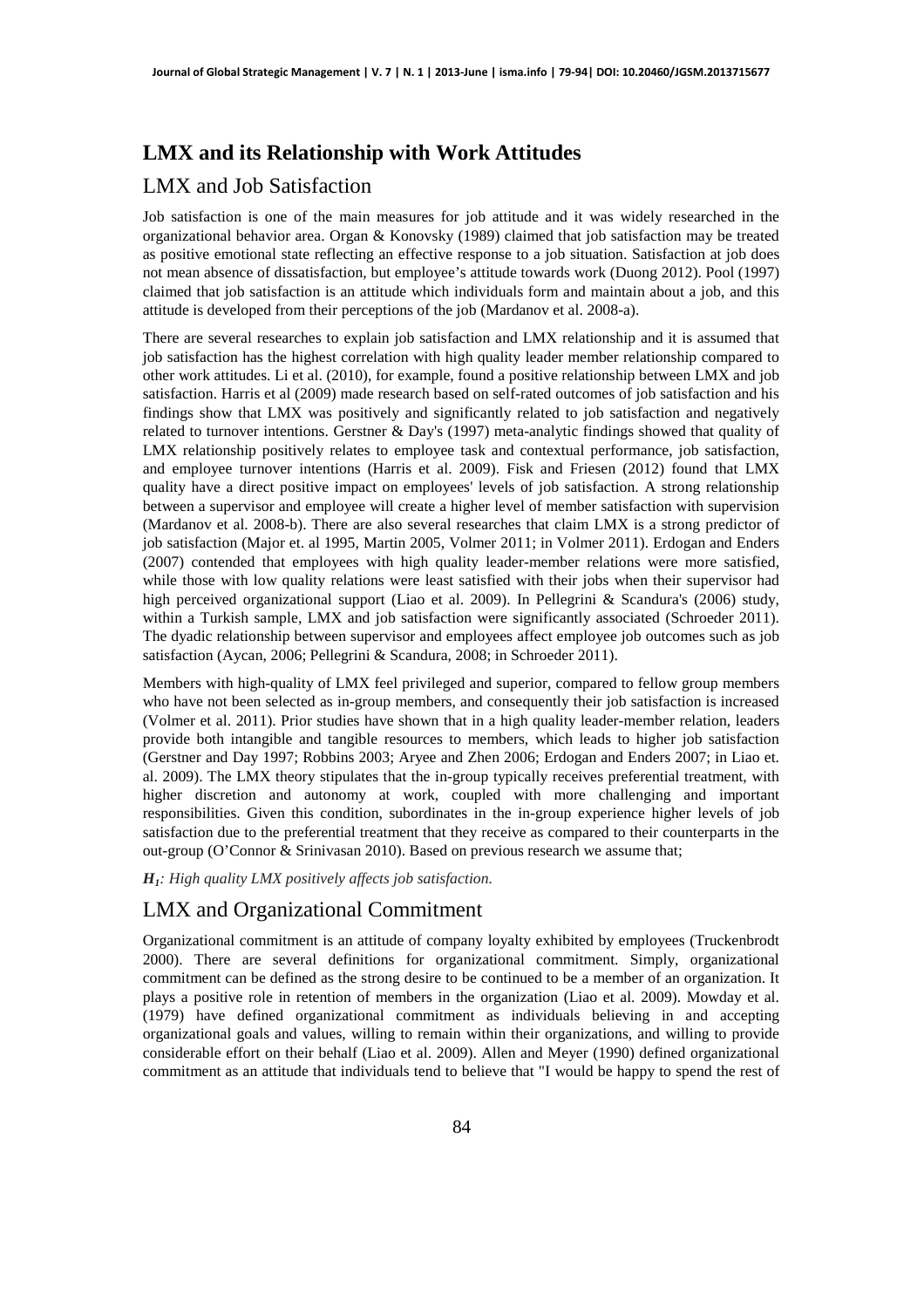my career with this organization" (Tse & Lam 2008). According to them organizational commitment is a psychological state that binds the individual to the organization (Farris 2012).

Mowday et al. (1982) also identified three characteristics of organizational commitment: (a) a strong belief in and acceptance of the organization's goals and values; (b) willingness to exert considerable effort on behalf of the organization; and (c) a strong desire to maintain membership in the organization (Joo 2010). Thus, organizational commitment may also affect employees identifying themselves with their organizations. Individuals with higher levels of organizational commitment have a sense of belonging and identification with the organization that increases their desire to pursue the organization's goals and activities, and their willingness to remain part of the organization (Meyer & Allen 1991; Mowday, Porter & Steers 1982; in Golden & Veiga 2008).

Early commitment studies, typically considered as general organizational commitment, are onedimensional construct (Kang et al. 2011). Allen and Meyer (1990) proposed a three component model of organizational commitment which comprised affective or emotional attachment, continuance or perceived cost and normative or obligation to the organization. This model links each component of commitment to specific behaviors exhibited by employees (O'Connor & Srinivasan 2010). Thus, general commitment is composed of affective, continuance, and normative commitment. Affective commitment is about feeling of identity with an organization, that is associated with the individual's want or desire to remain with the organization (Farris 2012). It refers to the employee's attachment to the organization based on emotional attachment, a sense of belonging, and involvement (O'Connor & Srinivasan 2010). Normative commitment is associated with the individual's feelings of obligation to the organization (Farris 2012). It stems from the employee's thought that leaving the organization can be a betrayal to organization and colleagues. Wiener (1982) defined it as "the totality of internalized normative pressures to act in a way which meets organizations' goals and interests" effectively suggesting that these behaviors are exhibited because "employees believe it to be the right and moral thing to do" (O'Connor & Srinivasan 2010). Continuance commitment is about what would happen if the employee leaves the organization; questioning whether it will be costly or inconvenient if the employee leaves the organization? Thus, continuance commitment is associated with the individual's perceived cost of leaving the organization or the need to remain with the organization (Farris 2012). Becker (1960) described it as the tendency to engage in consistent lines of activity based on the individual's recognition of the costs associated with discontinuing the activity (O'Connor  $\&$ Srinivasan 2010).

There are several researches in literature that aims at explaining the relationship between organizational commitment and the quality of leader-member exchange. Previous studies on leadermember relations suggest that members with higher quality of leader-member relations are more committed to the organization, than to those with lower quality of relations (Liao et al. 2009). L, Hung and Aafaqi (2007) found that LMX has a positive relationship with organizational commitment. Specifically, relative to other dimensions (contribution and loyalty), affective commitment was found to be related to all components of organizational commitment, but the impact was negative for continuance commitment (Liao et al. 2009). Duchon et al. (1986) reported that employees in higher quality dyads have been demonstrated to be more committed to the organization, than the employees in lower quality dyads; which brought them to the conclusion that LMX correlates with organizational commitment (Kang et al. 2011). Furthermore, the dyadic relationship between supervisor and employees affect employee organizational commitment (Aycan 2006; Pellegrini & Scandura 2008; in Schroeder 2011).

High quality LMX relationships result in mutual trust, liking, and respect which tend to enhance organizational commitment, while low quality relationships, devoid of such affect, do not (Golden & Veiga 2008). Normative commitment should be about trust and be loyal to the organization. Thus, high quality leadership might affect normative commitment positively. Duchon, Green and Taber (1986) found that quality of exchange was positively related to the extent to which members were committed to the organization in an examination of antecedents and consequences of LMX in Junior Achievement companies. Yukl (2002) points out that employees in higher quality dyads are more likely to be committed to task accomplishment and to carry out administrative duties for the leader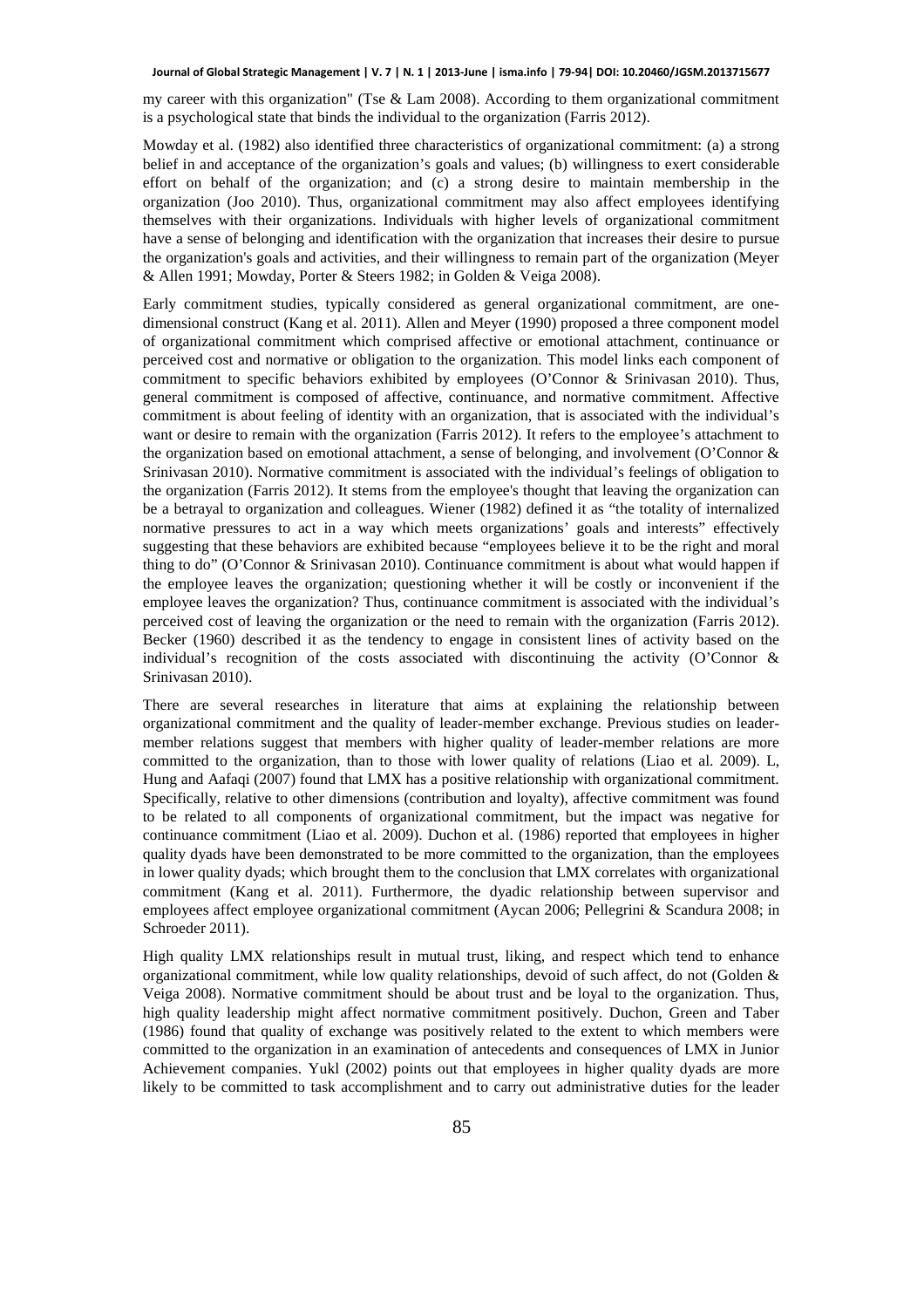(Liao et al. 2009). Truckenbrodt (2000) also found a significant relationship between quality of LMX and organizational commitment.

Nystrom (1990) linked LMX and organizational commitment, finding that employees in higher quality relationships reported higher levels of commitment than the employees in lower quality relationships (O'Connor & Srinivasan 2010). Individual that enjoy high LMX will have high affective organizational commitment (Ariani 2012). Gregson (1992) conducted a research showing that job satisfaction is a causally antecedent of organizational commitment (Farris 2012). In another research administered with Turkish employees, Schroeder (2011) found that LMX can be associated with organizational commitment. According to previous literature we expect that:

*H2: High quality LMX positively affects affective commitment.* 

*H3: High quality LMX positively affects normative commitment.* 

*H4: High quality LMX positively affects continuance commitment.* 

## Mediating Role of Job Satisfaction

The quality of the leader member exchange is critical for organizational success. Previous studies show that high quality of LMX and job satisfaction is among the highest correlated work attitudes. It is observed that job satisfaction may also affect the relationship with leader member relations and other work attitudes, where some previous research show that job satisfaction tend to mediate the relationship between LMX and organizational commitment. Liao et al.(2009) analyzed the cause and effect of relationships among leader-member relations, as well as organizational commitment and job satisfaction utilizing structural equation modeling. The results show that job satisfaction is the mediating variable between organization commitment and leader-member relations. Employees may be more likely to perform extra duties, support, endorse the organization's objectives and have high affective organizational commitment if they have high levels of satisfaction with the job (Ariani, 2012). Hence, we assume that;

*H5: Job satisfaction has mediating effect between LMX and affective commitment.* 

*H6: Job satisfaction has mediating effect between LMX and normative commitment.* 

*H7: Job satisfaction has mediating effect between LMX and continuance commitment.*

The above mentioned relationships can be observed in the research model given in **Figure 1.** 



#### **Figure 1 Research Model**

### **METHODOLOGY**

#### Research Goal

In this survey we aim to identify the mediating role of job satisfaction on the relationship between organizational commitment and LMX. To test the propositions, a field survey using questionnaires was conducted.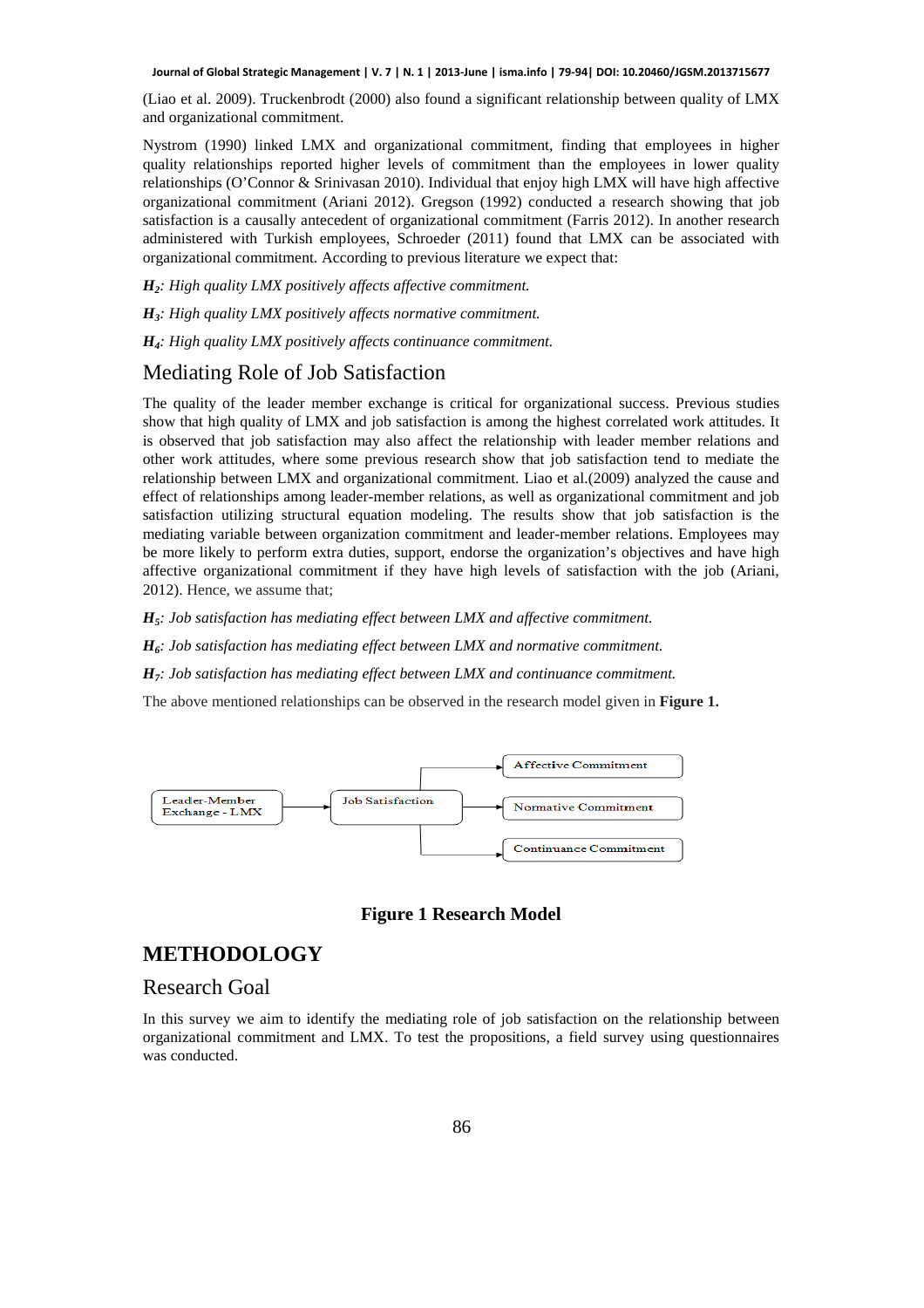#### Sample and Data Collection

The questionnaires were distributed to a number of selected companies facilitating in both service and production industries, located in Istanbul. Some of the data were collected via hard copies, while some through a web-based digital survey tool, set up by the present researchers. In total, 400 questionnaires were distributed, of which 210 were received. Four of the questionnaires were excluded, for the missing values. As a result, 206 questionnaires were used and this yielded a return rate of 49.2%.

Male respondents comprised 42.6 % and females 57.4 % of the sample. 48.8% of the respondents had an undergraduate degree, 36.3 % master, 7% PhD and 8% had only lyceum degrees. Average tenure of respondents in their current job is 5.82. Respondents were aged between 20 to 60 and average age of respondents was 34.21.

### Measurement Instruments

Liden & Maslyn's (1998) 11- item psychometrically tested scale (LMX-MDM) measuring LMX in four factors have been used. The scale measures LMX in dimensions such as "loyalty", "affect","professional respect" and perceived "contribution to the exchange".

Measurement instrument of job satisfaction included four items from Hackman and Oldham (1975). A six-point Likert-type scale, with anchors of "totally agree" to "totally disagree" was used to collect responses.

Organizational commitment was measured in three dimensions: affective, normative and continuance. These 33 questions were taken from Wasti's (1999) doctoral dissertation. As in the Job Satisfaction Questionnaire, a six-point Likert--type scale, with anchors of "totally agree" to "totally disagree" was used to collect responses.

### **Correlation Analysis**

The interrelationships among variables, their mean values and Standard deviations are shown in Table 1

### **Table 1 Inter-Correlation Among Variables**

| Scale        | N   | Avg. | St. Dev. |                          |                          |      | 4                        |   |
|--------------|-----|------|----------|--------------------------|--------------------------|------|--------------------------|---|
| Loyalty      | 202 | 3,20 | 1,27     | $\overline{\phantom{a}}$ |                          |      |                          |   |
| Necessity    | 205 | 3.53 | 1,24     | $.173*$                  | $\overline{\phantom{a}}$ |      |                          |   |
| Continuance  | 206 | 3.53 | 1,30     | $.160*$                  | $.392**$                 | ٠    |                          |   |
| <b>LMX</b>   | 204 | 3.10 | 1,42     | $.593**$                 | $-.185***$               | .117 | $\overline{\phantom{a}}$ |   |
| Satisfaction | 204 | 3,17 | 1,31     | $.779***$                | .043                     | .024 | .604                     | ۰ |

\*\*\*  $< 0.001$ \*\*<0.05

#### *Factor Analysis*

Organizational Commitment: The factor structure of this instrument was analyzed using principal components analysis with varimax rotation. This analysis yielded three factors with eigen values over 1.00 that explained 69% of the total variance. The factor structure and loadings are given in Table 2.

Leader-Member Exchange: The factor structure of this instrument was analyzed using principal components analysis with varimax rotation. This analysis yielded only one factor. That is why, factor analysis could not completed.

Job Satisfaction: Because of the low number of items, factor analysis could not be applied for job satisfaction.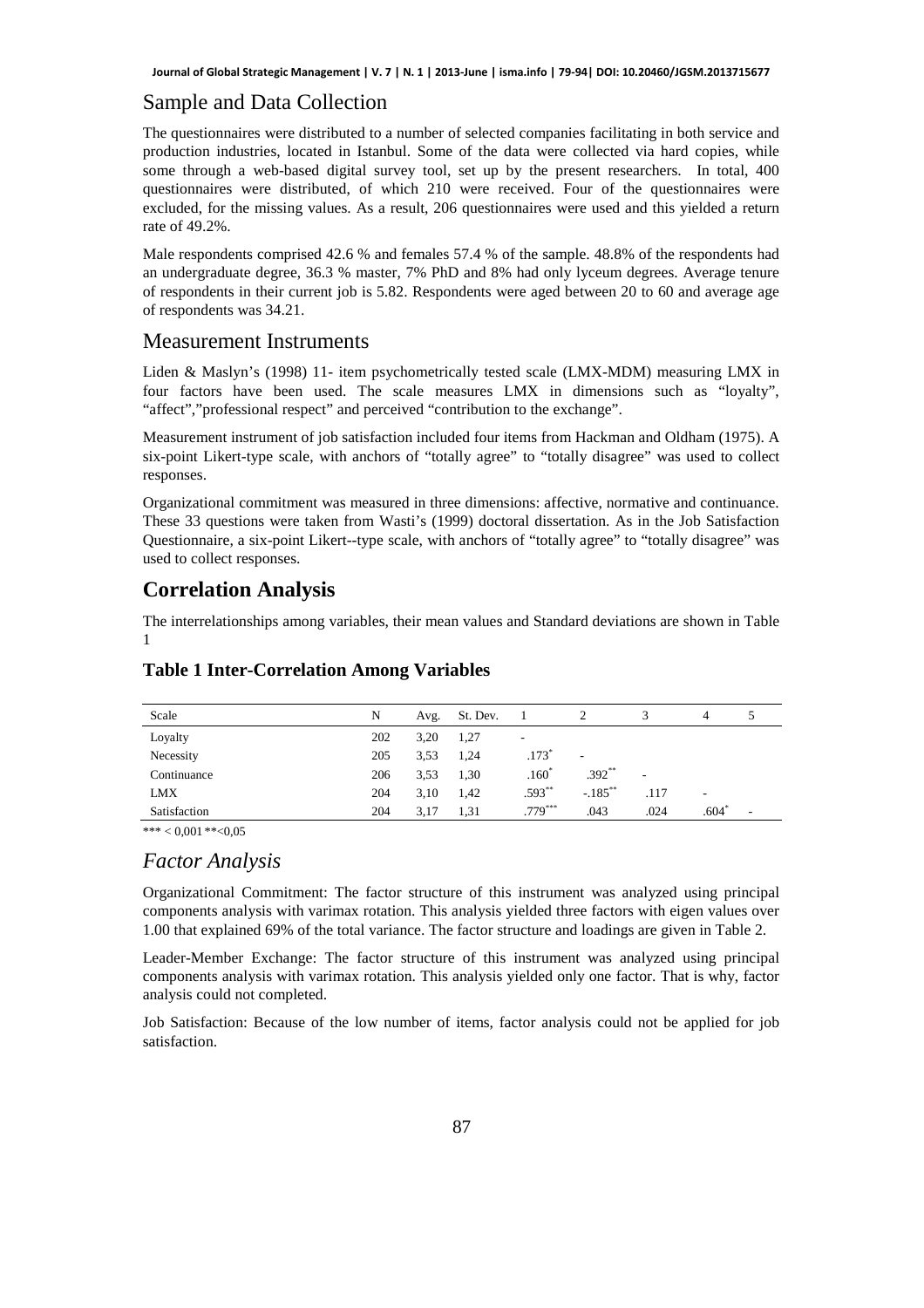#### Organizational Commitment Factor Variance Factor Loadings Cronbach Alpha 1st Factor: LOYALTY AC3 AC4 AC5 AC6 AC2 AC1 NC6 NC1 NC5 40,434 ,937 ,919 ,884 ,872 ,834 ,736 ,711 ,659 ,647 ,935

**Table 2 Factor Analysis For Organizational Commitment** 

| Organizational Communicin | Pación Valiance | Pactor Loadings | Cromoach Alpha |
|---------------------------|-----------------|-----------------|----------------|
| 1st Factor: LOYALTY       | 40,434          |                 | ,935           |
| AC3                       |                 | ,937            |                |
| AC4                       |                 | ,919            |                |
| AC <sub>5</sub>           |                 | ,884            |                |
| AC6                       |                 | ,872            |                |
| AC <sub>2</sub>           |                 | ,834            |                |
| AC1                       |                 | ,736            |                |
| NC <sub>6</sub>           |                 | ,711            |                |
| NC1                       |                 | ,659            |                |
| NC <sub>5</sub>           |                 | ,647            |                |
| 2nd Factor: NECESSITY     | 18,919          |                 | ,770           |
| NC2                       |                 | ,822            |                |
| NC <sub>3</sub>           |                 | ,815            |                |
| CC <sub>6</sub>           |                 | ,657            |                |
| CC <sub>5</sub>           |                 | ,619            |                |
| 3rd Factor: CONTINUANCE   | 17,285          |                 | .780           |
| CC2                       |                 | ,822            |                |
| CC1                       |                 | ,801            |                |
| CC <sub>3</sub>           |                 | ,801            |                |
| KMO: 0,89                 |                 |                 |                |
| p: ,000 (Bartlett's Test) |                 |                 |                |

### The Mediating Role of Job Satisfaction

As can be seen in the research model, job satisfaction was assumed to mediate the relationship between LMX and organizational commitment. To test mediating effect of job satisfaction, three stages multiple regression method was used (Baron and Kenny, 1986). Baron and Kenny (1986) indicate that to test for mediation, three regression equations should be estimated. First, the mediator should be regressed on the independent variable; second, the dependent variable should be regressed on the independent variable and; third, the dependent variable should be regressed both on the mediator and on the independent variable. In order to have a mediating effect the following conditions should be met: independent variable should affect the mediator in the first equation; it should also affect the dependent variable in the second equation; and mediator should not only affect the dependent variable in the third equation but also the effect of the independent variable on the dependent variable should be less in the third equation than in the second one.

In accordance with the above mentioned method in the first level, job satisfaction was regressed on LMX. LMX was observed to have a significant effect on job satisfaction. (Table 3). Therefore, H1 is supported In the second level of three stages multiple regression analysis, organizational commitment was regressed on LMX. Results indicated that; among organizational commitment dimensions; LMX has significant effect only on loyalty and necessity (Table 3). So, H2 and H3 are supported. In the third level, organizational commitment was regressed on LMX and job satisfaction. As a result, only significant results were found only for loyalty. Thus, job satisfaction had a significant mediating effect between LMX and loyalty. Job satisfaction does not have any significant mediating effect between LMX and other organizational commitment dimensions (Table 3). Therefore, H5 is supported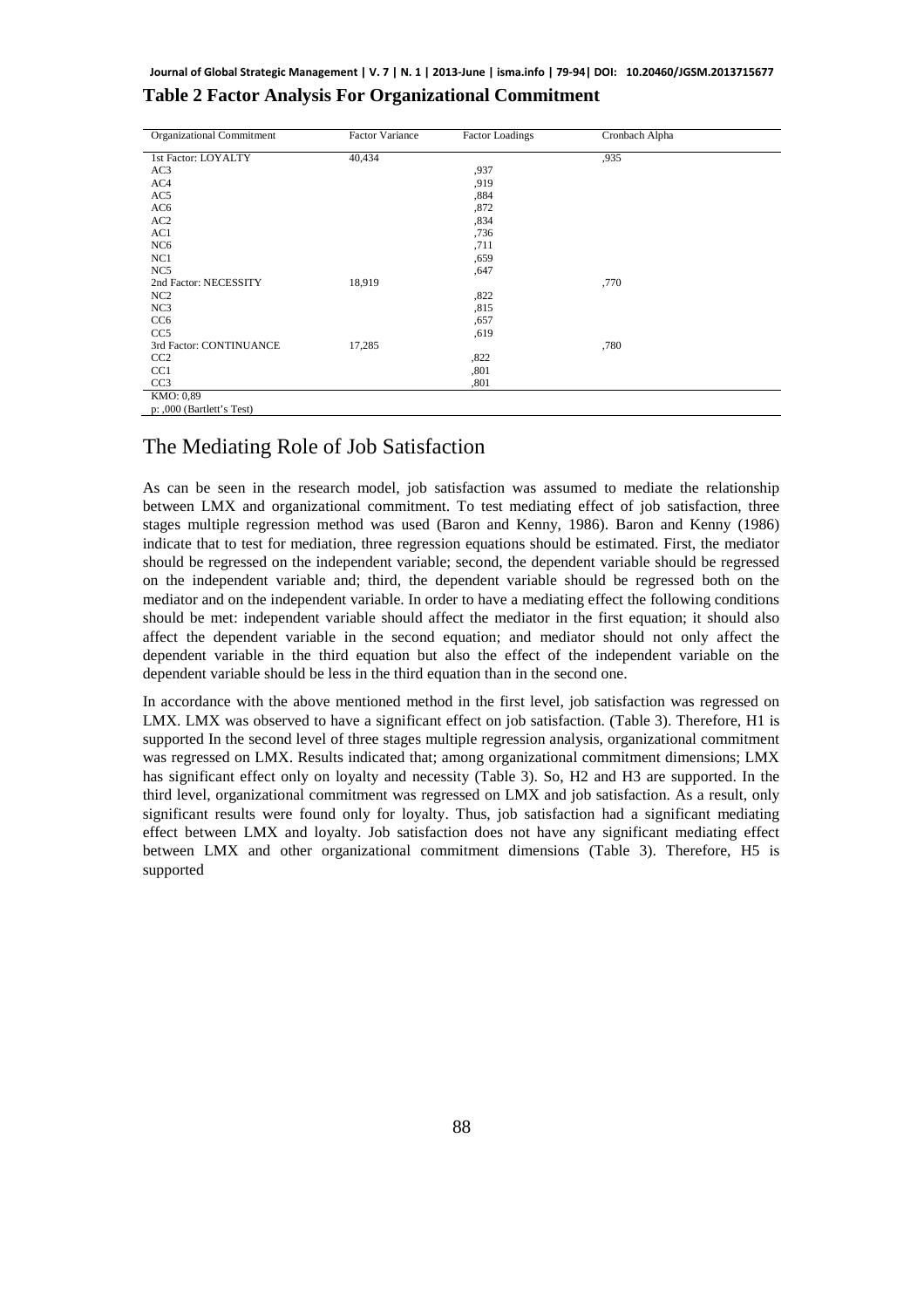### **Table 3 The Mediating Role Of Job Satisfaction On Lmx And Commitment, Three-Step Regression Analysis**

| <b>First Level</b>      | <b>Job Satisfaction</b> |                  |             |
|-------------------------|-------------------------|------------------|-------------|
| Component               |                         |                  |             |
| ${\rm LMX}$             | $,604***$               |                  |             |
| $\mathbb{R}^2$          | 0,364                   |                  |             |
| Adjusted $\mathbb{R}^2$ | $,361***$               |                  |             |
| F Value                 | $113,502***$            |                  |             |
| <b>Second Level</b>     | Loyalty                 | <b>Necessity</b> | Continuance |
| Component               |                         |                  |             |
| <b>LMX</b>              | $,593***$               | $-185^{**}$      | 0,117       |
| ${\bf R}^2$             | 0,352                   | 0.034            | 0,014       |
| Adjusted $\mathbb{R}^2$ | 0,348                   | 0,029            | 0,009       |
| F Value                 | 106,897***              | $7,079**$        | 2,753       |
| <b>Third Level</b>      | Loyalty                 | <b>Necessity</b> |             |
| Component               |                         |                  |             |
| <b>LMX</b>              | $,190***$               | $,075$ **        |             |
| <b>Job Satisfaction</b> | $,667$ **               | $-0,036$         |             |
| ${\bf R}^2$             | 0,633                   | 0,051            |             |
| Adjusted $\mathbb{R}^2$ | 0,629                   | 0,041            |             |
| <b>R2</b> Difference    | $,282^{**}$             | 0,016            |             |
| <b>F</b> Value          | $167,504***$            | $5,172***$       |             |

**Independent variables**: LMX, Job Satisfaction

**Dependent variables**: Loyalty, Necessity, Continuance

 $p<0.05$  \*\*p<0.01 \*\*\*p<0.001

# The Relationship between Job Satisfaction and Gender

The relationship between these two variables was tested by t-test. Based on the results, female employees have higher job satisfaction levels than male employees. T-test results were presented in Table 4.

#### **Table 4 Gender And Job Satisfaction**

|                         |                | N        | Average      | <b>Standart</b><br><b>Deviation</b> | t value | p value |
|-------------------------|----------------|----------|--------------|-------------------------------------|---------|---------|
| <b>Job Satisfaction</b> | Female<br>Male | 13<br>85 | 3,41<br>2.89 | 1,36<br>1.22                        | 2,788   | ,006    |

 $p<0.05$  \*\*p<0.01 \*\*\*p<0.001

# **CONCLUSION**

## **Discussion**

This Current research has aimed at determining the effect of both leader-member relations (LMX) and job satisfaction on organizational commitment; taking job satisfaction as mediating factor. We have followed a few steps of analysis: factor analysis of scales -LMX, job satisfaction and organizational commitment; regression analysis; and finally t-test to predict gender and job satisfaction.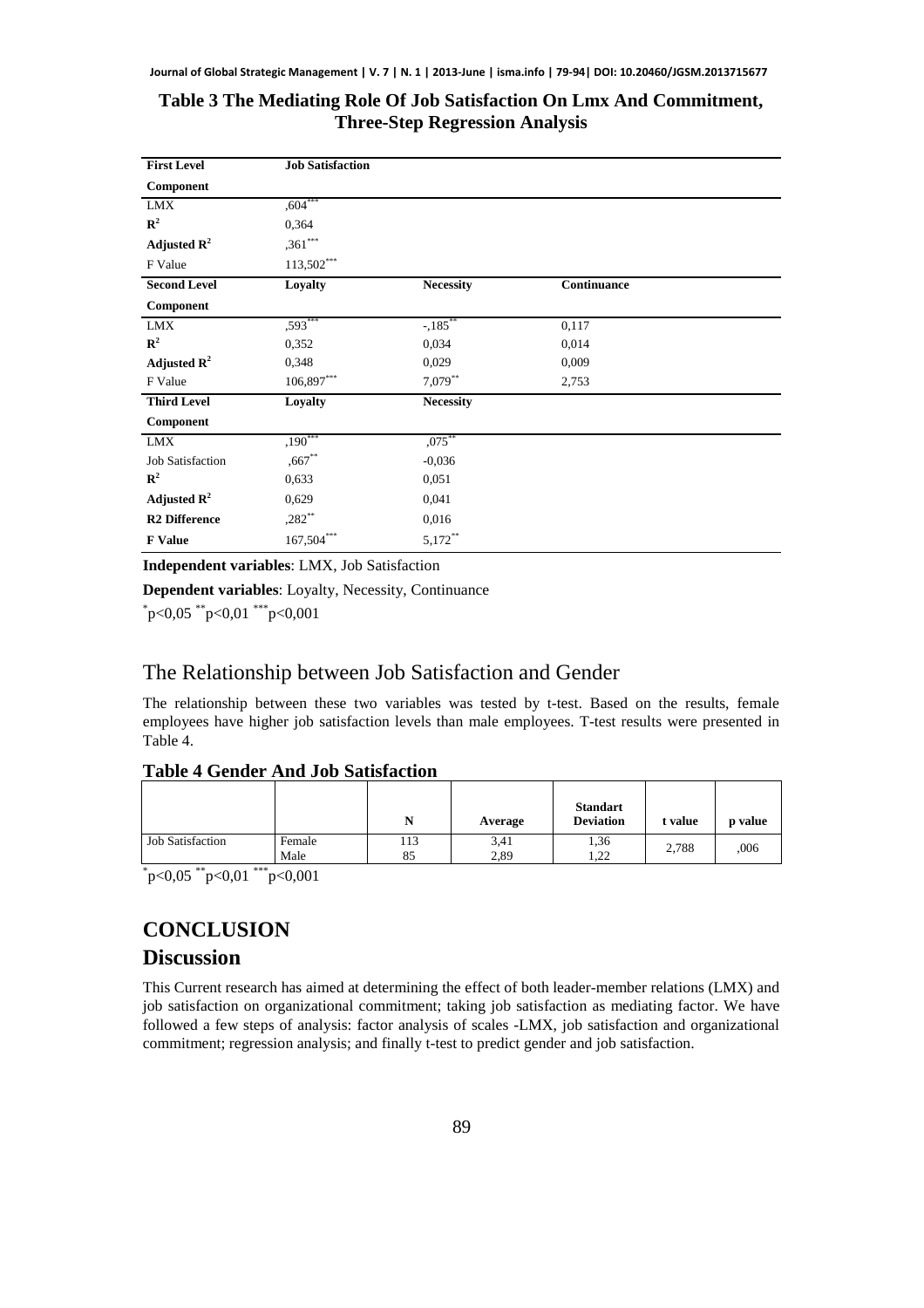As first step of factor analysis, the factor analysis for job satisfaction was not applied, since there are few items on job satisfaction scale. Detailed results about the factor analysis were given in previous section.

In the second step -LMX factors, the scale was assumed to measure four factors; however, in this current research we found that items were yielded to only one factor. This might be a result of cultural difference, that Turkish employees have the tendency to evaluate their leaders only in one dimension when they like one attitude, it may influence other features of leaders. Therefore, in this research, any difference among factors was not found and was regarded as one. Another reason might be because of the few items that measures LMX factors; a scale with more items may affect the results differently.

As third step, in the factor analysis of organizational commitment items, three factors were found, however they are found to be different from the literature's factors of commitment (affective, continuance and normative); they are loyalty, necessity and continuance. The continuance factor is determined as mentioned in the literature; nonetheless, the affective and normative commitment items were mixed, as if the items were weighted for different factors than the assumed ones, thus leading us to consider them as one factor. There are similar results in previous literature; Unler (2006) for example, also found different factors for organizational commitment. Cultural differences may also affect this result, where Turkish employees may have different attitudes for organizational commitment. In that sense, in future researches, statements of the items in the organizational scale might be needed to be adapted into Turkish culture.

In the regression analysis, the first one was applied to job satisfaction and LMX. According to this, it was found that high quality LMX positively affect job satisfaction; thus the first hypothesis -H<sub>1</sub>, was accepted. This result also confirms previous research; LMX and job satisfaction was found to be positively correlated in previous researches (Li et al 2010, Harris et al. 2009). The three stage of regression analysis between organizational commitment and LMX resulted with LMX affecting loyalty and necessity commitment; thus  $H_2$  and  $H_3$  were supported. These results also support previous literature: Liao et al. (2009) claimed that LMX affects contribution and loyalty dimensions of organizational commitment; Golden & Veiga (2008) stated that high quality leader member relationship causes mutual trust, liking and respect; Dienesch and Liden (1996) stated that high LMX members enjoy high exchange quality relationships as characterized by liking, loyalty, professional respect, and contributory behavior (Ariani 2012).

As main purpose of the study, the mediating affect of job satisfaction on relation between LMX and organizational commitment was measured, and it was found that job satisfaction mediates (by 60%) the relationship between loyalty commitment and LMX. Thus, H<sub>5</sub> has been supported. This also supports previous literature: Ariani (2012) stated that if employees have higher level of job satisfaction they prefer to show extra support to organization and do extra duties.

When gender differences in job satisfaction were measured, it was found that female employees have higher job satisfaction level than their male workmates. This result is concurrent with the previous literature as well: Clark (1997) and Poza and Poza (2003) also found that women have higher job satisfaction levels than men. The underlying reason of this result is explained through the fact that, female employees give importance to their employment more than males. For women, working outside of their home is more valued as it creates opportunity to attain other skills than their family responsibilities. That is why, they are more willing to be satisfied with their organizations.

#### Managerial Implications

LMX recommends that leaders work to establish a good relationship with every follower (Graen  $\&$ Uhl-Bien, 1995), in other words, attempt to explain how the quality of relationship between leaders and subordinates affects on the organizational outcomes over time (Lussier & Achua, 2004). The nature of the LMX relationship can have a major impact on overall individual and organizational success. Human capital have taken a central role in building a firm's competitive advantage in today's environment,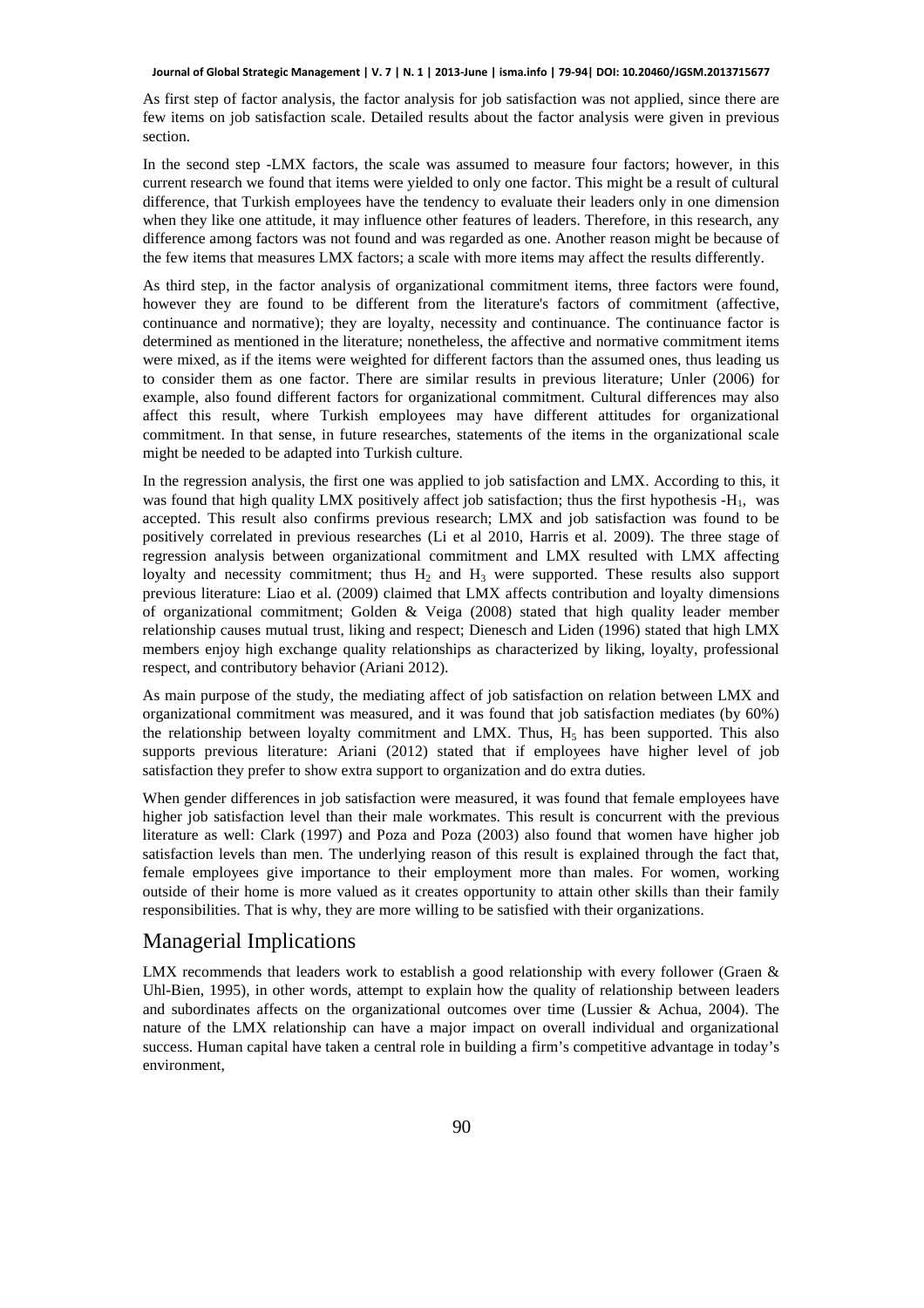According to the findings of our study, the high level of relationship (high LMX) between managers and employees elicits job satisfaction and this satisfaction results increasing performance of employees. Performance of the subordinates, developing more high quality LMX relationships with members, will enhance overall success of the organization. Graen et al., (2004) emphasized that leaders should offer the opportunity to develop high quality LMX relationships to all of their subordinates.

One obvious implication of the present study is that leaders should be aware of the important linkages between job satisfaction, organizational commitment, and performance. Supervisors need to be aware of how to maximize high LMX relationships among their subordinates. They can do so by giving some of their followers support and acknowledgment, allowing them to participate in decision making, delegating on them important team tasks, talking and listening them about their concerns and expectations (Graen et al., 1982 and Yukl, 2009).

### Future Directions and Limitations

Results explained above are based on research conducted with limited number of respondents -209, and within the service and production industries located in Istanbul. Therefore they cannot be generalized to the Turkish population. In order to reinforce these results and justify the positive relationship between LMX and organizational commitment, and the mediating role of job satisfaction on this relation within the Turkish context, this research is needed to be repeated for larger sample in Turkey. As aforementioned, the statements of some items – specifically in the organizational commitment scale, may be needed to be re-adapted into the Turkish culture, so as the research reflects the concrete perspective of Turkish employees.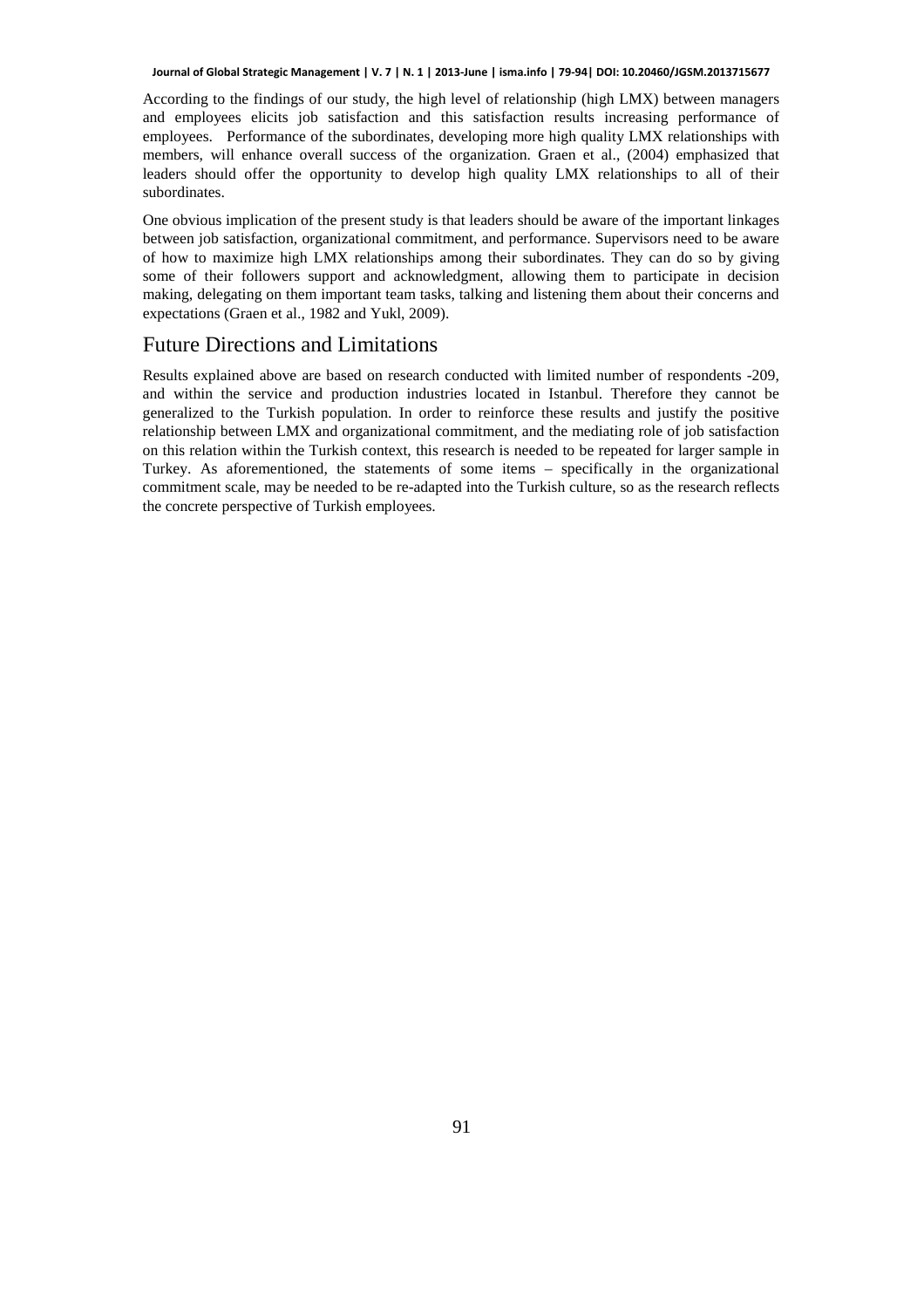### **REFERENCES**

Ariani, Dorothea, Wahyu, (2012), "Leader-member exchanges as a mediator of the effect of job satisfaction on affective organizational commitment: An empirical test". International Journal of Management, 29 (1): 46-56.

Asgani, Ali& Silong, Abu Daud& Ahmad, Aminoh& AbuSama, Battaman, (2008), The relationship between transformational leadership behaviors, LMX & Organizational Citizenship Behaviors, Journal of Social Sciences, 6,4.

Barbuto, John E. & Hayden, Robert W., (2011), Testing relationship between Servant Leadership dimensions and leader-member exchange (LMX), Journal of Leadership Education, 10,2.

Baron, M. Reuben. & Kenny, David, A. (1986). "The Moderator-Mediator Variable Distinction in Social Psychological Research: Conceptual, Strategic, and Statistical Considerations". Journal of Personality and Social Psychology, 51 (6):1173–1182.

Bass,Bernard & Bass, Ruth, (2008). The Bass Handbook of Leadership: Theory, Research and Managerial Applications.

Berneth, Jeremy B. & Armenakis, Achilles A. & Field, Hubert S. & Giles, William F. & Walker, H. Jack, (2007), Is personality associated with perception of LMX? And empirical study, Leadership & Organization Development Journal, 28, 7: 613-631.

Breukelen, Wim van &Schyns, Birgit & Le Blanc , Pascale , (2006), Leader–Member Exchange Theory and Research: Accomplishments and Future Challenges, Leadership, 2,3: 295-316.

Clark, Andrew, E. (1997), "Job satisfaction and gender: why are women so happy at work?" Labour Economics, 4: 341–72.

Connell, Patrick W, (2005), Transformational leadership, leader-member exchange (LMX), and OCB: The role of motives, Graduate School Theses and Dissertations, http://scholarcommons.usf.edu/etd/2833 Dansereau, Fred& Yammarino, Francis J, 2002, Individualized Leadership, Journal of Leadership, 9,1: 90-99.

Duong, Julie, (2011), Leaders' conceptions and evaluations of followers as antecedents of leadership style, leader-member exchange, and employee outcomes, Unpublished doctoral thesis, Marshall Goldsmith School of Management Alliant International University, Los Angeles.

Farris, Jeremy, R., (2012), Organizational commitment and job satisfaction: A quantitative investigation of the relationships between affective, continuance, and normative constructs. Unpublished doctoral thesis, Capella University, Minneapolis.

Fisk, Glenda, M., & Friesen Jared, P., (2012), "Perceptions of leader emotion regulation and LMX as predictors of followers' job satisfaction and organizational citizenship behaviors", The Leadership Quarterly, 23: 1-12.

Forsyth, Donelson, (2009), Group Dynamics, 5<sup>th</sup> edition, Lengage Learning Press : 271-274.

Graen, George B: & Uhl-Bien, Mary, (1995), Relationship based approach to leadership: Development of LMX Theory of leadership over 25 years: Applying a Multi-Level Multi Domain Perspective, Leadership Quarterly, 6,2: 219-247.

Green, Connie B. & Craven, Annette E. & Scott, Jeannie, (2006), Exploration of the Relationship between LMX and Demographic Variables, Journal of Business & Economics Research, 4, 12: 37-50.

Golden, Timothy, D., & Veiga, John, F., (2008), "The impact of superior–subordinate relationships on the commitment, job satisfaction, and performance of virtual workers", The Leadership Quarterly, 19: 77–88.

Hackman, J. Richard & Oldham, Greg. R. (1975), "Development of the job diagnostic survey.". Journal of Applied Psychology, 60:159-170.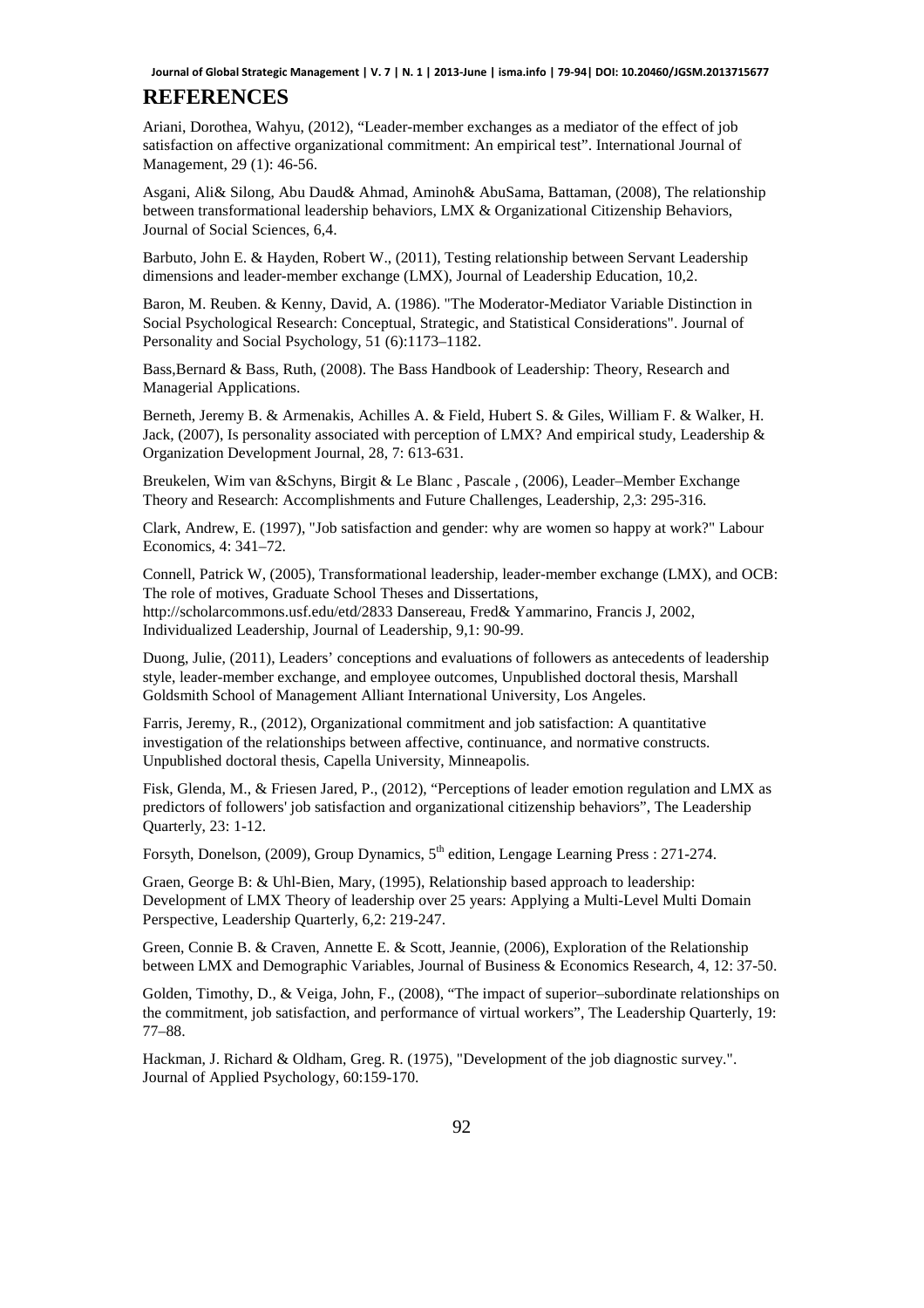Harris, Kenneth, J., Wheeler, Anthony, R., & Kacmar, Michele, K., (2009), "Leader–member exchange and empowerment: Direct and interactive effects on job satisfaction, turnover intentions, and performance".The Leadership Quarterly, 20: 371-382.

Howell, Jane M. & Hall, Merenda, Kathryn E., (1999), The ties that bind: The Impact of LMX, transformational and transactional leadership, and distance on predicting follower performance, Journal of Applied Psychology, 84,5: 680-694.

Ishak, Noormala Amir, (2009), Leader-Member Exchange and OCB: The mediating Impact of Self-Esteem, International Journal of Business and Management, 4,3: 52-61.

Joo, Brian, (2010), "Organizational commitment for knowledge workers: The roles of perceived organizational learning culture, leader–member exchange quality, and turnover intention". Human Resource Development Quarterly, 21 (1): 69-85.

Kang, Dae-seok, Stewart, Jim, & Kim, Hayeon, (2011), "The effects of perceived external prestige, ethical organizational climate, and leader-member exchange (LMX) quality on employees' commitments and their subsequent attitudes", Personnel Review, 40 (6): 761-784.

Kim, BeomCheol Peter & Lee, Gyumin & Carlson, Kevin D., (2010), An examination of the nature of the relationship between Leader-Member Exchange (LMX) and turnover intent at different organizational levels, International Journal of Hospitality Management, 29, 591-597.

Le Blanc, Pascale, M., & Gonzalez-Roma, Vicente, (2012), "A team level investigation of the relationship between Leader–member exchange (LMX) differentiation, and commitment and performance", Leadership Quarterly, 23: 534-544.

Li, Ning, Liang, Jian, & Crant, J. Micheal, (2010), "The role of proactive personality in job satisfaction and organizational citizenship behavior: A relational perspective". Journal of Applied Psychology, 95 (2): 395-404.

Li Ma and Qing Qu, 2010, Differentiation in leader–member exchange: A hierarchical linear modeling approach, The Leadership Quarterly, 21,5: 733-744.

Liao, Shu-Hsien, Hu, Da-Chian, & Chung, Hui-Ying, (2009), "The relationship between leader member relations, job satisfaction and organizational commitment in international tourist hotels in Taiwan", The International Journal of Human Resource Management, 20 (8): 1810-1826.

Liden, Robert C & Wayne, Sandy J. & Zhao, Hao& Henderson, David, (2008), Servant Leadership: Development of Multidimensional measure and Multi-level Assessment, The Leadership Quarterly, 19,2: 161-177.

Liden, Robert, C. & Maslyn, John, M. (1998), "Multi- dimentionality of LMX: An empirical assessment through scale development", Journal of Management, 24:43-72.

Mardanov, Ismatilla, T., Maertz, Carl,. P., & Sterrett, Jack. L., (2008), "Leader-member exchange and job satisfaction", Journal of Leadership Studies, 2 (2): 63-82.

Mardanov, Ismatilla, T., Heischmidt, Kenneth & Henson, Amy, (2008), "Leader-member exchange and job satisfaction bond and predicted employee turnover", Journal of Leadership & Organizational Studies, 15 (2): 159-175.

Ndoria, Jefferson, (2012), Servant Leadership: Is it an Academic Jargon or a Lifestyle? Servant Leadership Research Roundtable, Regent University School of Leadership Studies.

Ngoma, Sylvester, (2012), Leader-Member Exchange and Shared Leadership: A Blended Model of IT Leadership, Ph.D. Thesis.

Northouse, Peter, G., (2013), 'Leadership Theories and Practices',  $6<sup>th</sup>$  ed., Sage Publications, Los Angeles, USA.

O'Connor, Christine & Srinivasan, Sanjeev, (2010), "Influence of employment type of LMX, organizational commitment and job satisfaction". Employment Relations Record, 10 (2): 75-93.